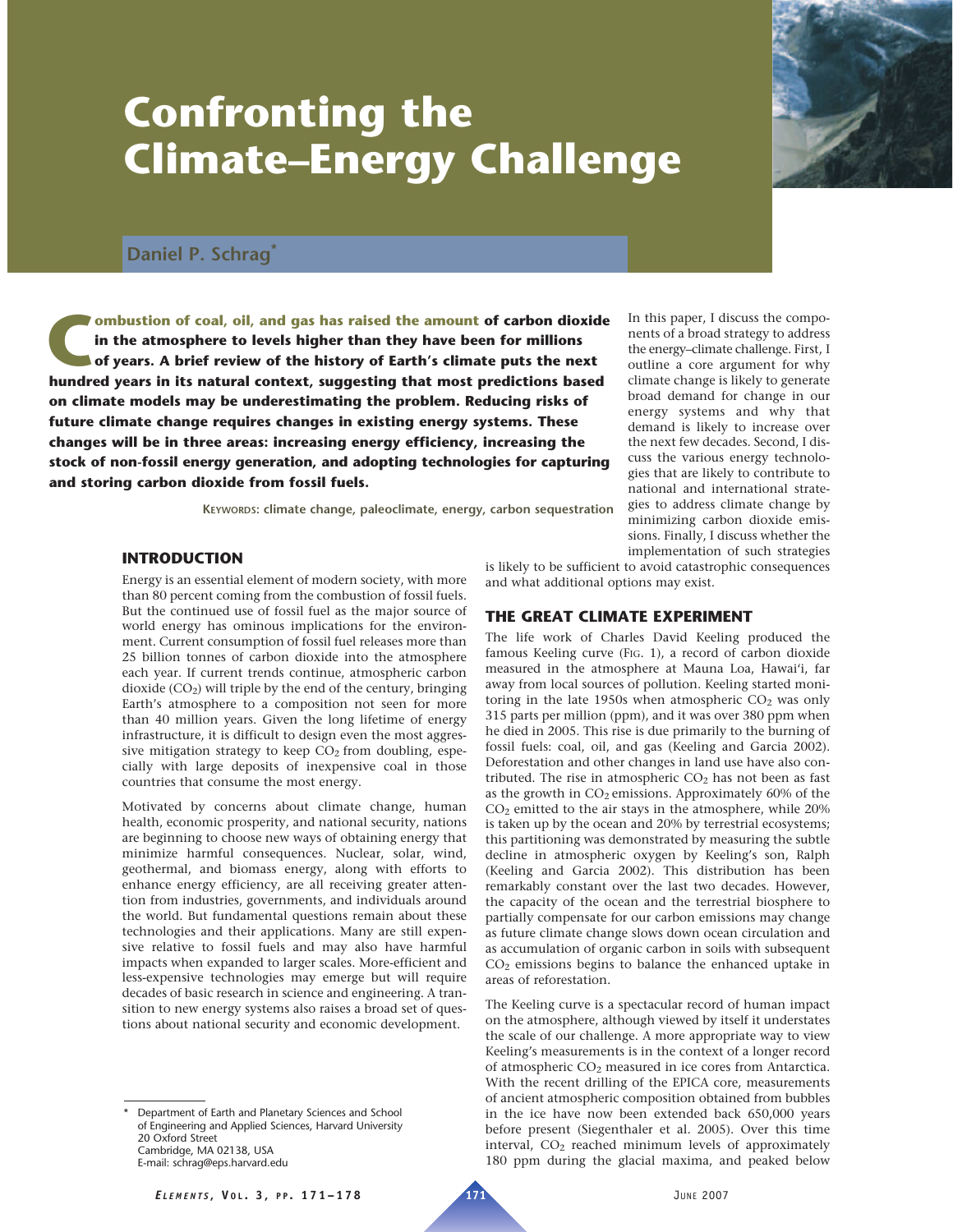

Atmospheric  $CO<sub>2</sub>$  concentrations (ppmv) derived from in situ air measurements at Mauna Loa Observatory, Hawai'i (Keeling et al. 2001) **FIGURE 1**

300 ppm during the interglacials, never rising above 300 ppm (FIG. 2). Direct measurement of more ancient  $CO<sub>2</sub>$  levels is not possible unless more ancient ice is identified. However, through a variety of geochemical measurements, including carbon isotopes of organic molecules (Pagani et al. 1999) and boron isotopes that are used to reconstruct seawater pH (Pearson and Palmer 1999), atmospheric CO<sub>2</sub> concentration can be indirectly estimated over much longer timescales. These data suggest that atmospheric  $CO<sub>2</sub>$ has not been much higher than 300 ppm for 30 million years or longer. In this context, the scale of our global experiment becomes clear: we are perturbing the atmosphere beyond any state seen through the entire history of the human species. Therefore, we must look to the past to understand the likely implications.

### **BEYOND NATURAL VARIABILITY**

The geologic record demonstrates not only that  $CO<sub>2</sub>$  is higher than it has been for millions of years, but also that the recent warming observed over the last 140 years of instrumental record is beyond the range of natural climate variability. Paleoclimate reconstructions of the last several millennia come from many sources, including tree rings, corals, lake sediments, ocean sediments, and speleothems. These records exhibit a substantial amount of regional climate variability over the last 1000 years, although the

Northern Hemisphere average temperature based on reconstructions from multiple proxies remained relatively constant until the last 140 years (Crowley 2000). For example, there are still debates on whether the Little Ice Age, which had a dramatic effect on European farming in the 17<sup>th</sup> and 18<sup>th</sup> centuries, was associated with a change in global average temperature (Crowley 2000), but there is no doubt that the Little Ice Age was much greater in western Europe than in other regions. A goal of paleoclimatology has been to understand how local climate changes observed in the various archives relate to larger patterns of climate that can be attributed to specific external forcings (such as  $CO<sub>2</sub>$ ) or to specific dynamical processes (such as El Niño and the North Atlantic Oscillation).

There is one archive of information on past climate that has provided the most compelling evidence for an anthropogenic effect on Earth's climate because the information comes from a part of the Earth system that is very stable: the equator. Tropospheric temperatures near the equator are remarkably constant over seasonal and interannual timescales, especially at higher altitudes where the effects of the boundary layer are small. Starting in the 1970s, L.Thompson and colleagues pioneered the use of solarpowered drilling equipment to obtain ice cores from tropical glaciers at high altitudes in Africa, the Himalayas, and the Andes, recovering records that in some locations extended back to the Last Glacial Maximum (LGM), 20,000 years ago. Through multiple visits to these remote locations, they have documented that tropical glaciers all over the world are receding faster and faster, and in many locations may disappear in the next few decades (FIG. 3) (Thompson et al. 2006). The ice cores, along with plant remains exposed as the glaciers recede, prove that the rate of melting observed today has not happened for thousands of years and cannot be explained by any cycle of natural variability.

### **CLIMATE SENSITIVITY: A VIEW FROM THE PAST**

There is no serious debate that carbon dioxide will cause Earth's surface to warm; what is uncertain is how much warming will occur. To observe the influence of  $CO<sub>2</sub>$  on climate, we need only consider our neighboring planet Venus, which has a surface temperature of 465°C because its atmosphere is nearly 100 times denser than Earth's and is composed almost entirely of  $CO<sub>2</sub>$ . If Earth were dry like



Atmospheric CO<sub>2</sub> concentrations inferred from inclusions in ice cores from Vostok (Petit et al. 1999; dark blue line), EPICA (Siegenthaler et al. 2005; light blue line) and obtained from instrumental measurements (Keeling et al. 2001; red line) **FIGURE 2**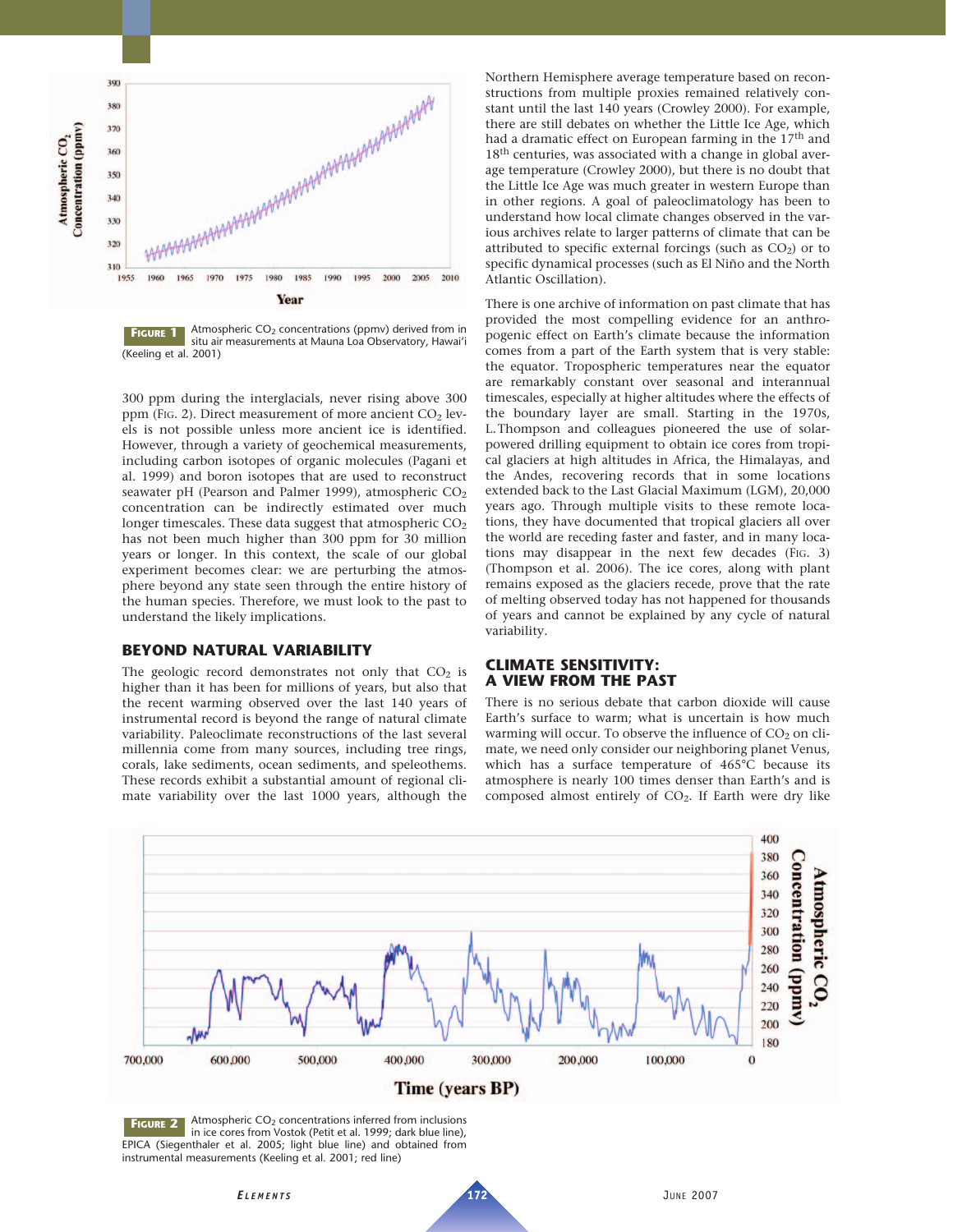Venus, predicting how human activities would affect the climate would be straightforward. Water on Earth affects the climate system in a number of different ways, which makes prediction more complicated. First, water vapor itself is the most important greenhouse gas, acting as an amplifier of other forcings, such as  $CO<sub>2</sub>$ . Water can also change the planetary albedo—a measure of how much light from the sun is reflected back to space—through the formation or melting of ice or with certain types of clouds. Much of the uncertainty in predicting climate change over the next few centuries is due to uncertainty about the role of water vapor, specifically how big the amplification will be in response to a perturbation from the rise in CO2.

The standard measure of how much amplification occurs in response to a rise in atmospheric CO<sub>2</sub> concentrations is climate sensitivity, defined as the change in global average temperature for a doubling of atmospheric  $CO<sub>2</sub>$ . Most general circulation models used to predict future climate change use a climate sensitivity of between 1.5 and 4°C, based on calibration of these models to the observed temperature change over the last century. However, the last century may not be a good predictor of climate sensitivity in the future as  $CO<sub>2</sub>$  rises to levels far beyond the calibration range. This is where the geologic record of past climate change is especially useful. From both cold climates of the Pleistocene and warm climates of the Cretaceous and Eocene, the paleoclimate record can tell us something about how sensitive Earth may be to changes in atmospheric CO<sub>2</sub>.

The timing of the periodic ice ages over the last two million years was set by changes in the distribution of incoming sunshine caused by variations in Earth's orbit around the Sun. But orbital variations by themselves are not capable of driving global temperature changes of 5°C between glacial maxima and interglacials like the one we live in today. The orbital variations are amplified by changes in planetary albedo due to changes in land and sea ice and by changes in CO2, as discussed above. The orbital variations are probably connected to climate through the growth of land ice, following the suggestions by Milankovitch (Imbrie 1982). Over these time intervals, temperature and  $CO<sub>2</sub>$  are coupled: the temperature change affects the  $CO<sub>2</sub>$ , both directly through solubility in seawater and indirectly through circulation changes and perhaps aridity and enhanced dust deposition (Sigman and Boyle 2000), while the  $CO<sub>2</sub>$  affects the temperature through the greenhouse effect.

One way to estimate the relative contributions of ice albedo and  $CO<sub>2</sub>$  is by looking at the temperature change between glacial and interglacial worlds in the tropical waters of the western Pacific, far from the polar ice sheets. The western equatorial Pacific is a warm and stable area of the world ocean; in this region, the sea surface temperature varies very little over seasonal and interannual timescales, and is not sensitive to changes in the polar regions or to changes in the deep circulation. Recent work has shown that the sea surface temperature in the western equatorial Pacific was approximately 3°C colder during the LGM (Lea et al. 2000). This cooling may be explained predominantly by radiative effects associated with changes in atmospheric  $CO<sub>2</sub>$ , which suggests that at least 2°C of the 5°C total change from glacial to interglacial climates can be attributed to  $CO<sub>2</sub>$ . As discussed above, atmospheric  $CO<sub>2</sub>$  has fluctuated over the late Pleistocene between 180 ppm and 280 ppm, which corresponds roughly to a 50% increase from glacial maximum to interglacial, or half a doubling. This means that a 2°C change from  $CO<sub>2</sub>$  implies a climate sensitivity of almost  $4^{\circ}C$ , which is at the high end of modern estimates.



Changes in the Qori Kalis Glacier, Quelccaya Ice Cap, Peru, between 1978 (**A**) and 2002 (**B**). Loonie Thompson and colleagues have demonstrated similar glacial retreat in tropical locations around the world (Thompson et al. 2006). PHOTO CREDIT LONNIE **THOMPSON FIGURE 3**

Warm episodes of Earth history reveal even more cautionary lessons. The Eocene, which extended between 55 and 35 million years ago, was the last time when there is clear evidence for global warmth, and we suspect that  $CO<sub>2</sub>$  was well above modern levels (Pearson and Palmer 1999). The reconstructions of Eocene climate, including isotopic, chemical, and paleobiological data, reveal a general picture of a very warm world, with polar temperatures elevated by as much as 6 to 10°C, but tropical temperatures only slightly higher than modern, if at all (Zachos et al. 2001). In addition to the reduced meridional temperature gradient, there is evidence from the fossil locations of warm-climate plants such as palm trees that winters in the continental interiors were much milder than today (Wing and Greenwood 1993).

We do not know precisely how high atmospheric  $CO<sub>2</sub>$  was during the Eocene, so it is difficult to use the Eocene as a direct measure of climate sensitivity. However, the extreme warmth at high latitudes, and in particular the wintertime warmth in continental interiors, cannot be simulated by climate models by elevating greenhouse gas concentrations unless special cloud feedbacks are included that are not present in the models used to predict future climate change (Sloan and Pollard 1998). This suggests that there are feedbacks missing from our models that may cause us to underestimate future climate change, particularly at high latitudes. One interesting hypothesis is that the warm continental interiors were due to optically thick polar stratospheric clouds that formed in the Eocene during times of higher CO<sub>2</sub> (Sloan et al. 1992; Kirk-Davidoff et al. 2002). If correct, such a mechanism should become evident in the next century as  $CO<sub>2</sub>$  rises above 500 ppm. Whatever the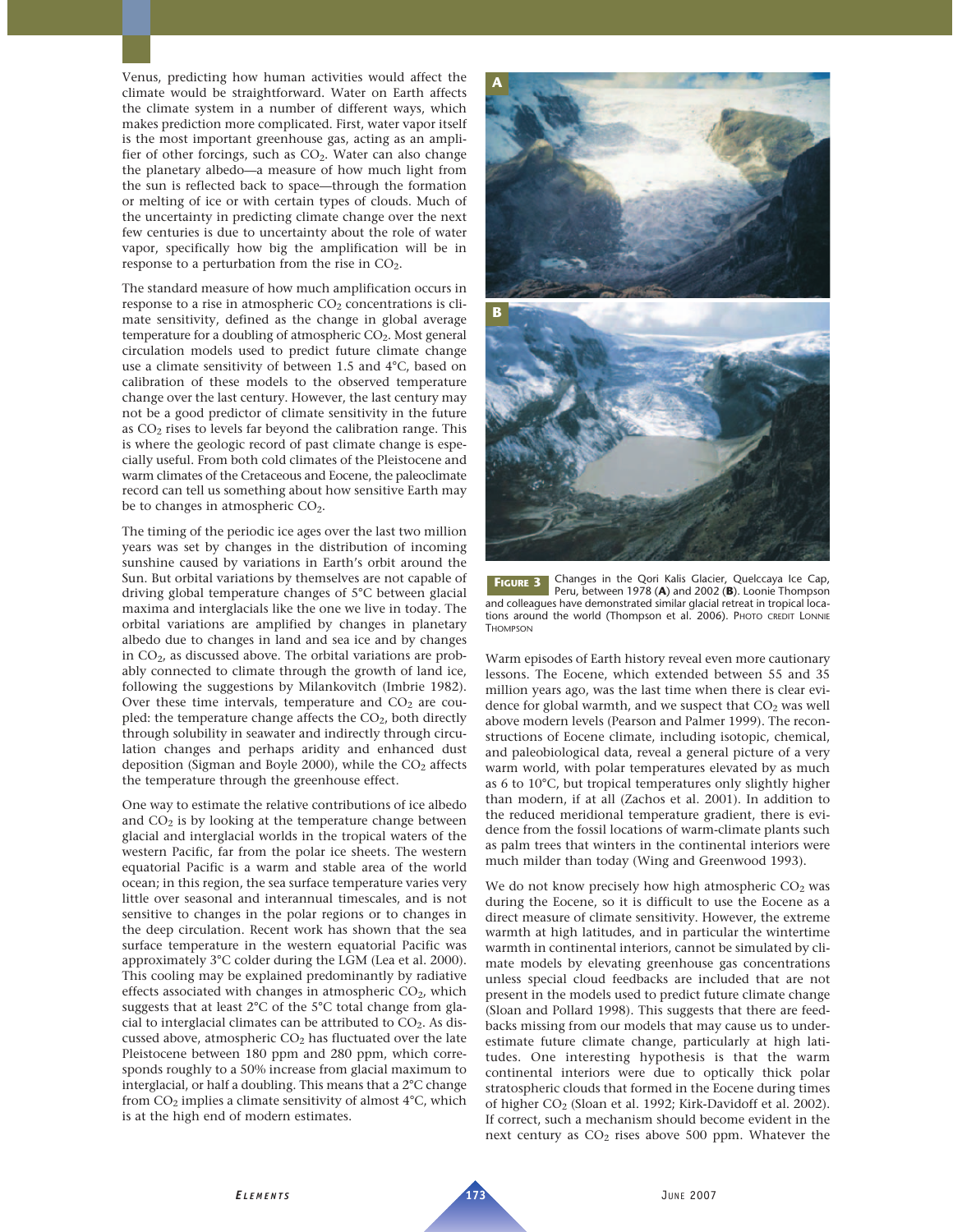explanation, the inability of climate models to simulate Eocene warmth serves as a warning that future climate change may be larger than climate models predict.

An important difference between the Eocene and climate change we might expect over the next few centuries is that the warm climate in the Eocene persisted for millions of years, with higher CO<sub>2</sub> concentrations brought about most likely from higher rates of volcanic outgassing (e.g. Berner et al. 1983). This means that the entire climate system as well as most ecosystems in the Eocene had time to adjust to the higher radiative forcing and reach a quasi-equilibrium state, with no ice caps at high latitudes and very warm deep-ocean temperatures. In contrast, our experiment this century is happening quickly enough that there may not be enough time (thankfully) to melt all the ice caps or to warm the entire deep ocean.

A better analogue of future climate may be a time in the geologic past when a perturbation in greenhouse gas concentration occurred over a shorter timescale. Just such an event happened at the very beginning of the Eocene, 55 million years ago. During the Paleocene–Eocene Thermal Maximum, global temperature warmed by 6°C in less than 10,000 years (Zachos et al. 2001), coincident with a change in the carbon isotope composition of seawater that was likely the result of the oxidation of a large amount (i.e. >5000 Gt) of organic carbon (Higgins and Schrag 2006). Because the event occurred over a time interval longer than the mixing time of the oceans, the atmosphere and oceans had time to equilibrate. By modeling the carbon cycle during this event, it was shown that the  $CO<sub>2</sub>$  concentration in the atmosphere must have tripled or possibly quadrupled, implying a climate sensitivity of 3 to 4°C per doubling, consistent with evidence from the Pleistocene (Higgins and Schrag 2006). However, this may be a low estimate relative to what we may see over the next few centuries because there were no ice sheets or sea ice before this event, so there was no amplification like the one that may be important in our future.

A final lesson from the study of past climates is that climate changes are not always slow and steady but can occur in decades or even years. As interpreted from Greenland ice cores, the abrupt changes of more than 20°C in regional temperature during the last glacial period (e.g. Severinghaus et al. 1998), with smaller effects throughout the Northern Hemisphere, are spectacular examples of how quickly regional climate can change. The mechanisms responsible for such changes during the ice age probably required greater extent of land glaciers and sea ice, and so these same mechanisms are unlikely to be experienced in exactly the same way over the next century. However, a number of possible "tipping points" can result in abrupt and irreversible change in the climate system. One is the response of glaciers on Greenland and Antarctica to enhanced polar warming over the next century. We do not know enough about glacial melting to be able to predict whether these ice sheets will decay smoothly or whether there is the possibility for threshold behavior resulting in a very rapid collapse. Another potential tipping point is the roughly 500 Gt of carbon stored in permafrost in the tundra regions, particularly in Siberia because it was not glaciated during the Pleistocene, allowing labile organic carbon to accumulate in frozen soils. As those soils warm, carbon in organic matter is fermented by microbes and released as methane or respired by microbes and released as CO<sub>2</sub> (Schiermeier 2001). Either way, such a release of greenhouse gases could be a disaster if it happened quickly as it would overwhelm any emission-reduction program we might implement.

In general, Earth appears to be more sensitive to changes in atmospheric  $CO<sub>2</sub>$  than the models we use to predict the future because climate sensitivity in a strict sense appears to be higher in nature than in our models and because the models cannot provide probabilistic estimates for abrupt climate change. It would be a grave mistake to take these lessons from ancient climates as a reason to disregard predictions from climate models. These models are not perfect, but they do represent our best understanding of the climate system based on a century of observations, and they remain an essential tool for exploring future scenarios. At the same time, it is not surprising that the models are not perfect as our atmosphere is heading to a state unlike any seen for millions of years. In confronting climate change, it is important to realize that our predictions may be conservative.

#### **TOWARDS A SOLUTION**

Given the dramatic changes we are observing today and the dire view from Earth history, what can we do? The first challenge we must confront in working towards a solution to future climate change is that any "solution" will be incomplete. Some amount, perhaps even a substantial amount, of climate change is unavoidable. Reducing CO<sub>2</sub> emissions so that they are below the level of  $CO<sub>2</sub>$  uptake by the oceans and biosphere will not happen in a decade or two, but only through prolonged actions over 50 years and perhaps longer. Even if more immediate actions were possible, the current atmosphere with more than 380 ppm  $CO<sub>2</sub>$ may be too warm to allow the ice sheets on Greenland or West Antarctica to survive; exactly how much melting will occur if emissions were stabilized at current levels remains uncertain. In addition, the oceans will continue to warm for decades even if emissions were halted. Ecological changes due to climate change that has already occurred will continue to unfold for decades. Another problem is that the  $CO<sub>2</sub>$  resides in the atmosphere and surface ocean for centuries and is only slowly taken up by the deep ocean. If we were to reduce our emissions to zero immediately, it would take more than 200 years for terrestrial and oceanic uptake of carbon to restore the atmosphere to its pre-industrial condition. Thus, there is great momentum in the climate system, in the heat capacity of the oceans, in ice sheets, and in the residence time of carbon dioxide in the atmosphere, and this fact makes a certain amount of climate change inevitable. Future impacts will include sea level rise, changes in rainfall patterns, early melting of mountain snowpack and glaciers (which serve as a water supply for billions of people), changes in storms and tropical cyclones, and ecological changes that affect ecosystems crucial to human society. Adaptation efforts are essential to help people adjust to these changes.

Some people have argued, based on economics, that we dispense with mitigation and focus all our efforts on adaptation, trying to avert the impacts of climate change or at least make them less costly (Lomborg 2004). The flaw in this argument is that adaptation becomes more and more difficult—ultimately impossible—if mitigation is not pursued. Consider the impact of sea level change, only one of many serious impacts of future climate change. One might propose that it is reasonable to do nothing about  $CO<sub>2</sub>$  emissions in response to future sea level rise and instead focus our efforts on building dykes and levees to protect low-lying areas and on moving cities to higher ground. This might be a fine strategy if sea level rise stopped after 2100. But after the first meter of sea level rise due to melting of the Greenland ice sheet, there will be the second, and the third ultimately 7.2 meters if the Greenland ice sheet melts entirely (FIG. 4). And then there is the 6 meters of sea level equivalent stored in West Antarctica, and the 50 meters or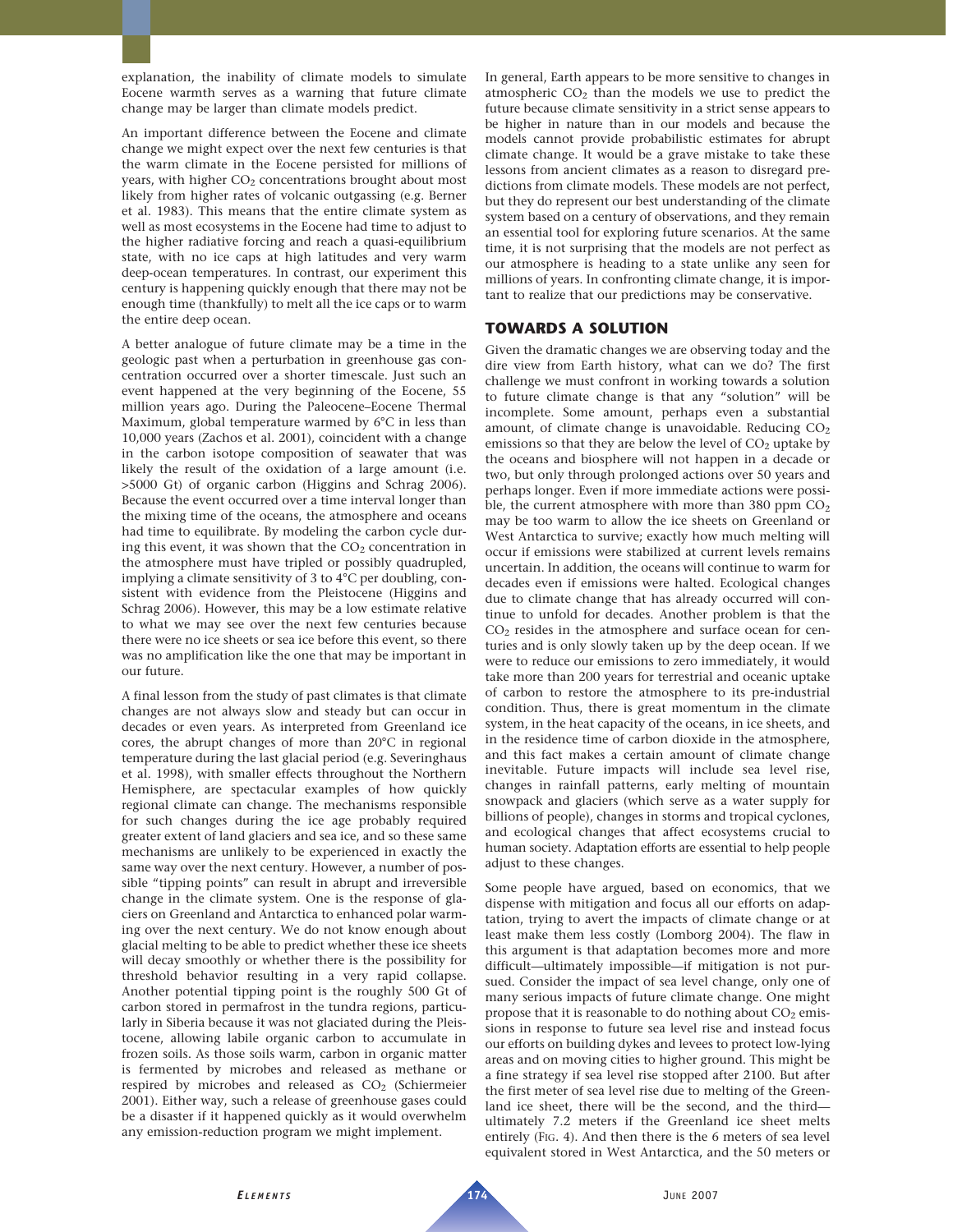so in East Antarctica. The consequences of ignoring climate change and allowing atmospheric  $CO<sub>2</sub>$  to reach 1000 ppm or higher—quite possible if no mitigation steps are taken are simply too great to allow adaptation in any meaningful sense.

Thus, dealing with climate change means both adaptation and mitigation. Adaptation requires significant attention and resources, but this discussion will focus on mitigation and more specifically, its scientific and technological challenges. Climate change mitigation requires an enormous shift in energy systems, which are themselves issues of national security and economic prosperity. This means that solving the climate–energy challenge is not just solving the problem of high  $CO<sub>2</sub>$  emissions; it also means creating low-carbon sources of energy that are secure and inexpensive. It is a challenge far too great to describe in detail in this paper. Instead, I will attempt in the final section to outline some of the scientific and technological approaches that are likely to be a part of any solution. It is important to remember, however, that scientific and technological considerations may be trumped by considerations of national security and economic well-being.

#### **ENERGY SYSTEMS OF THE FUTURE**

One source of confusion in discussions on how to reduce  $CO<sub>2</sub>$  emissions is that our energy system is really more than one system. We use energy for transportation, for electricity to power our lights and electronics, to heat or cool our homes, for manufacturing, and for agriculture. Our energy choices within each of these sectors come with different technological constraints that require different types of solutions if reductions in  $CO<sub>2</sub>$  emissions are to be achieved. For example, the internal combustion engine (along with the gas turbine in airplanes) currently dominates the transportation sector and is fueled almost exclusively by petroleum, responsible for approximately 40% of global  $CO<sub>2</sub>$ emissions (TABLE 1). The electricity industry has a much broader set of energy sources, including coal, natural gas, nuclear, hydroelectric, wind, solar, biomass, and geothermal, although coal, natural gas, and nuclear are currently dominant. Thus, the discussion of strategies for mitigating climate change must address not just sources of energy, but sources in relation to different societal needs.

Another consideration is differences in energy technologies among countries. Some countries, such as Saudi Arabia and Russia, are rich in hydrocarbon resources, and this guides their energy decisions. Other countries, such as Japan, have almost no domestic energy resources, and turn to technological solutions such as solar and nuclear power. The end use of energy also varies among countries. For example, both China and the U.S. have large coal reserves, but China consumes almost twice as much, in part due to its large manufacturing industry compared with the service economy of the U.S. (BP 2006). What this means is that there is no single strategy for how the world will address climate change but rather a portfolio of strategies. Rapidly developing countries will have different solutions from those of developed countries. Even countries with similar levels of economic development will employ different solutions because of geography, political and cultural attitudes, and political systems. This does not mean that individual solutions must be created for all countries.  $CO<sub>2</sub>$  emissions are not distributed evenly; a handful of countries contribute most of the emissions and will be responsible for bringing about most of the reductions. If the U.S., China, India, the European Union, Russia, Japan, Australia, Canada, and perhaps Indonesia and Brazil each take significant steps to



Artistic representation of the southeastern United States today (**A**), and (**B**) what it would look like if half of the Greenland ice sheet melted (3.5 m sea level rise). ART CREDIT: J.T. WILLIAMS AND D.P. SCHRAG **FIGURE 4**

reduce emissions, it is likely that such efforts will be successful in reducing the impacts of climate change on the rest of the world.

Another constraint is the timescale over which it is possible to build new energy systems. Eliminating carbon emissions from electricity generation by using nuclear power, for example, would require building two large nuclear plants each week for the next 100 years. This rate of change is simply not possible given current constraints on steel production, construction capacity, and the education of operators, and because of many other practical considerations. Taken together with the diverse uses of energy and the different needs of different nations, this means that there is no silver bullet solution for the climate–energy challenge. A myriad of approaches is required. One can group these approaches into three broad categories, each of which will contribute an essential part to any serious climate mitigation effort.

## *Reduction of Energy Demand*

The first category involves reducing  $CO<sub>2</sub>$  emissions by reducing energy consumption. This does not necessarily require reducing economic activity, i.e. consuming less; rather it means restructuring society, either by investing in low-energy adaptations such as efficient public transportation systems, or by adopting energy-efficient technologies in buildings, in automobiles, and throughout the economy. Huge discrepancies in energy efficiency exist today among developed countries. In general, countries with higher historical energy prices, such as most of western Europe, are more efficient than countries with inexpensive energy, including petroleum. However, the differences can also be explained by historical investments in cities and suburbs and in highways and public transportation systems, as well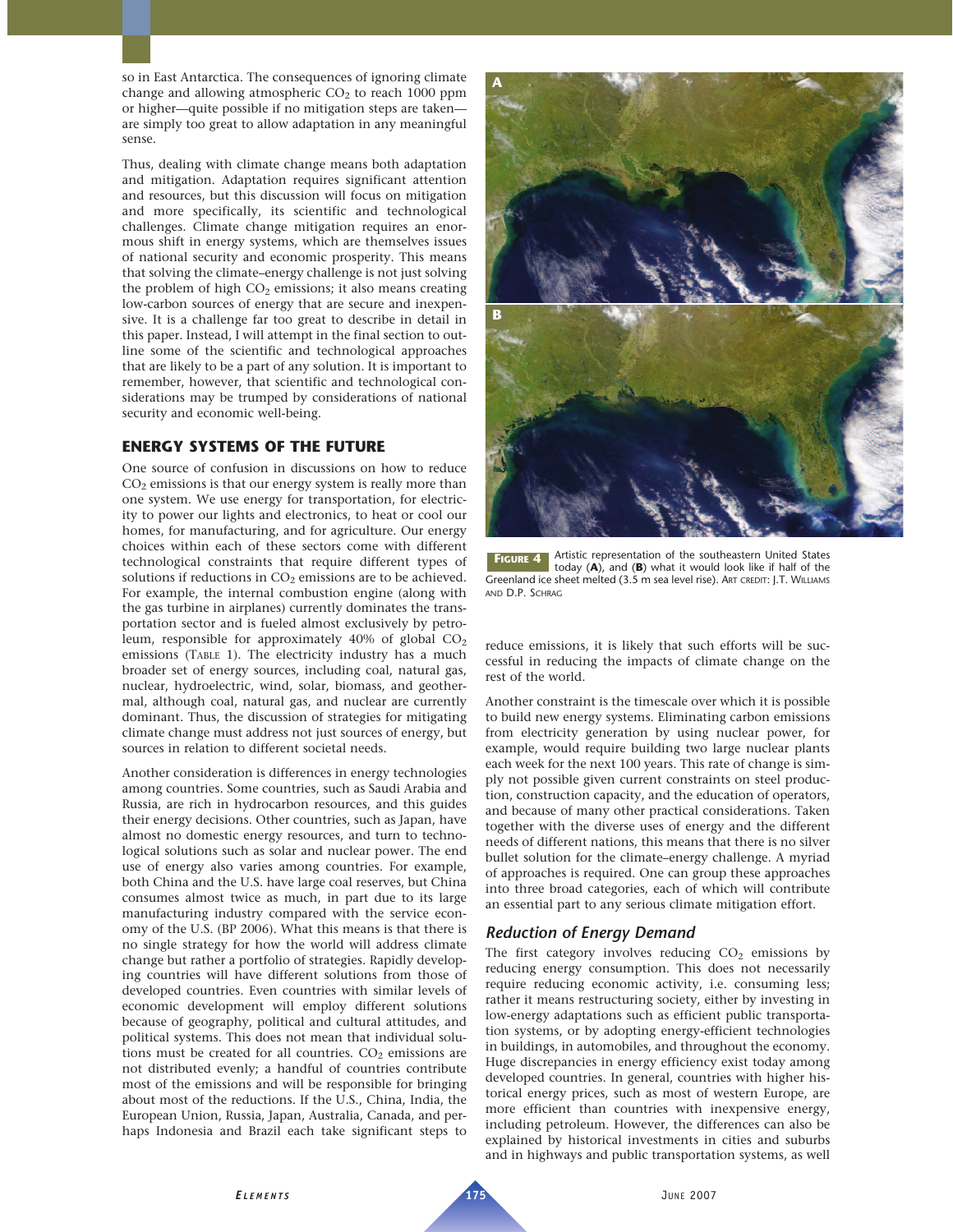as by a variety of other factors. But whatever the cause of the current differences among countries, there is great potential across the developed and the developing world to dramatically lower energy use through smarter and better energy systems.

Much of the efficiency gains can be accomplished with existing technologies, such as compact-fluorescent lighting or more efficient building designs; these are often referred to as the "low hanging fruit" as they are often economically advantageous because they are simple and inexpensive. In addition, there are technological improvements in end use that would contribute greatly to any emissions reduction effort by making large jumps in energy efficiency. For example, if better batteries for electric automobiles can be developed that are economical and reliable, and if the technology is broadly adopted, it will allow for the replacement of the low-efficiency internal combustion engine with the high-efficiency electric motor. Moreover, electric cars would break the monopoly that petroleum currently has as the source of energy for transportation, thus addressing security concerns involving the geopolitics of oil and allowing transportation fuel to come from carbon-free sources discussed below. Whether better batteries are technically possible remains a question.

#### *Non-Fossil Energy Systems*

The second category of solutions to the climate–energy challenge involves expansion of non-fossil energy systems, including wind, solar, biomass, geothermal, and nuclear power. Again, there is no silver bullet. Wind is currently the most economical of these energy systems for electricity generation. However, wind requires huge excess capacity because of problems with intermittency, and so it cannot become a source for baseload power unless storage technologies improve. Solar-generated electricity has similar problems with energy storage and is also expensive compared with wind or nuclear power. Nuclear power can be used for baseload power, unlike wind or solar, but issues of safety, storage and handling of nuclear waste, and security concerns about nuclear weapons proliferation will have to be addressed before widespread expansion is likely, at least in the U.S. and western Europe (aside from France). This category is one with great hopes for technological "breakthroughs"—such as fusion, inexpensive solar, and inexpensive fuel cells—that may revolutionize our energy systems. Thus, basic research and development must be a part of any climate mitigation strategy. However, no responsible strategy should rely exclusively on breakthrough technologies as they may not exist for decades, if ever.

Outside of the electric realm, biomass converted to biofuel may play a major role in reducing  $CO<sub>2</sub>$  emissions in the transportation sector, at least until powerful, inexpensive, and reliable battery technologies or some alternative transportation technologies are developed. For example, Brazil currently obtains most of its transportation fuel from fermentation of sugar cane into ethanol, and similar programs are being implemented around the world. A more efficient technology may be the conversion of biomass into synthetic diesel fuel via the Fischer-Tropsch process, which was used by the Germans in World War II to transform coal into liquid fuel. This process has the advantage of creating a more diverse range of fuel products, including jet fuel for air transport, and of being more efficient through use of all types of biomass, not just sugar (or cellulose for a cellulosic conversion process). Moreover, the Fischer-Tropsch process, which involves gasification of the biomass followed by conversion to liquid fuel via a cobalt or iron catalyst, requires

removal of  $CO<sub>2</sub>$  to avoid poisoning the catalyst, making adaptation easy for the capture and storage of  $CO<sub>2</sub>$ , as discussed below.

## *Carbon Sequestration*

The third category of solutions involves  $CO<sub>2</sub>$  capture from emissions sources and storage in geologic repositories, a process often referred to as carbon sequestration. This is an essential component of any climate mitigation portfolio because of the abundance of inexpensive coal in the largest economies of the world. Even with huge improvements in efficiency and increases in nuclear, solar, wind, and biomass power, the world is likely to depend heavily on coal, especially the five countries who hold 75% of world reserves: U.S., Russia, China, India, and Australia (TABLE 1). However, as a technological strategy, carbon capture and storage (CCS) need not apply only to coal; any point source of  $CO<sub>2</sub>$  can be sequestered, including biomass gasification, which could result in negative emissions.

The scientific questions about CCS deal with the reliability of storage of vast quantities of  $CO<sub>2</sub>$  in underground repositories—and the quantities are indeed vast. Reservoir capacity required over the next century is conservatively estimated at one trillion tonnes  $CO<sub>2</sub>$ , and it may exceed twice this quantity. This amount far exceeds the capacity of old oil and gas fields, which will be among the first targets for sequestration projects because of additional revenues earned from enhanced oil recovery. However, there is more than enough capacity in deep saline aquifers to store centuries of emissions (Anderson and Newell 2004), and also in deep-sea sediments, which may provide leakproof storage in coastal sites (House et al. 2006). In general, the storage issues do not involve large technological innovations, but rather improved understanding of the behavior of  $CO<sub>2</sub>$  at high pressure in natural geologic formations that contain fractures and faults. Geologic storage does not have to last forever—only long enough to allow the natural carbon cycle to reduce the atmospheric  $CO<sub>2</sub>$  to near pre-industrial levels. This means that storage for 2000 years is long enough if deep-ocean mixing is not impeded significantly by stratification. It seems likely that many geological settings will provide adequate storage, but the data to demonstrate this over millennia do not yet exist. A more expansive program aimed at monitoring underground  $CO<sub>2</sub>$  injections in a wide variety of geologic settings is essential if CCS is to be adopted before the middle of the century (Schrag 2007).

The technological advances in CCS involve improving the efficiency of the capture of  $CO<sub>2</sub>$  from a coal-fired power plant. Capture can take place either by postcombustion adsorption, or through design of a power plant (either oxycombustion or gasification) that produces a pure stream of  $CO<sub>2</sub>$  as an effluent. Either way, the capture of  $CO<sub>2</sub>$  is expensive, both financially and energetically. It has been suggested that capture and storage combined would use roughly 30% of the energy from the coal combustion in the first place (IPCC 2005) and may raise the cost of generating electricity from coal by 50% (Anderson and Newell 2004), with two thirds of this increase coming from capture. Even though these estimates are uncertain, given that carbon sequestration is not yet practiced at any coal plant, it is clear that technological innovation in the capture of  $CO<sub>2</sub>$ from a mixed gas stream is important.

Carbon sequestration also includes enhanced biological uptake such as through reforestation or fertilization of marine phytoplankton. These approaches could be considered a separate category as planting trees is quite different from injecting vast quantities of  $CO<sub>2</sub>$  underground. If pur-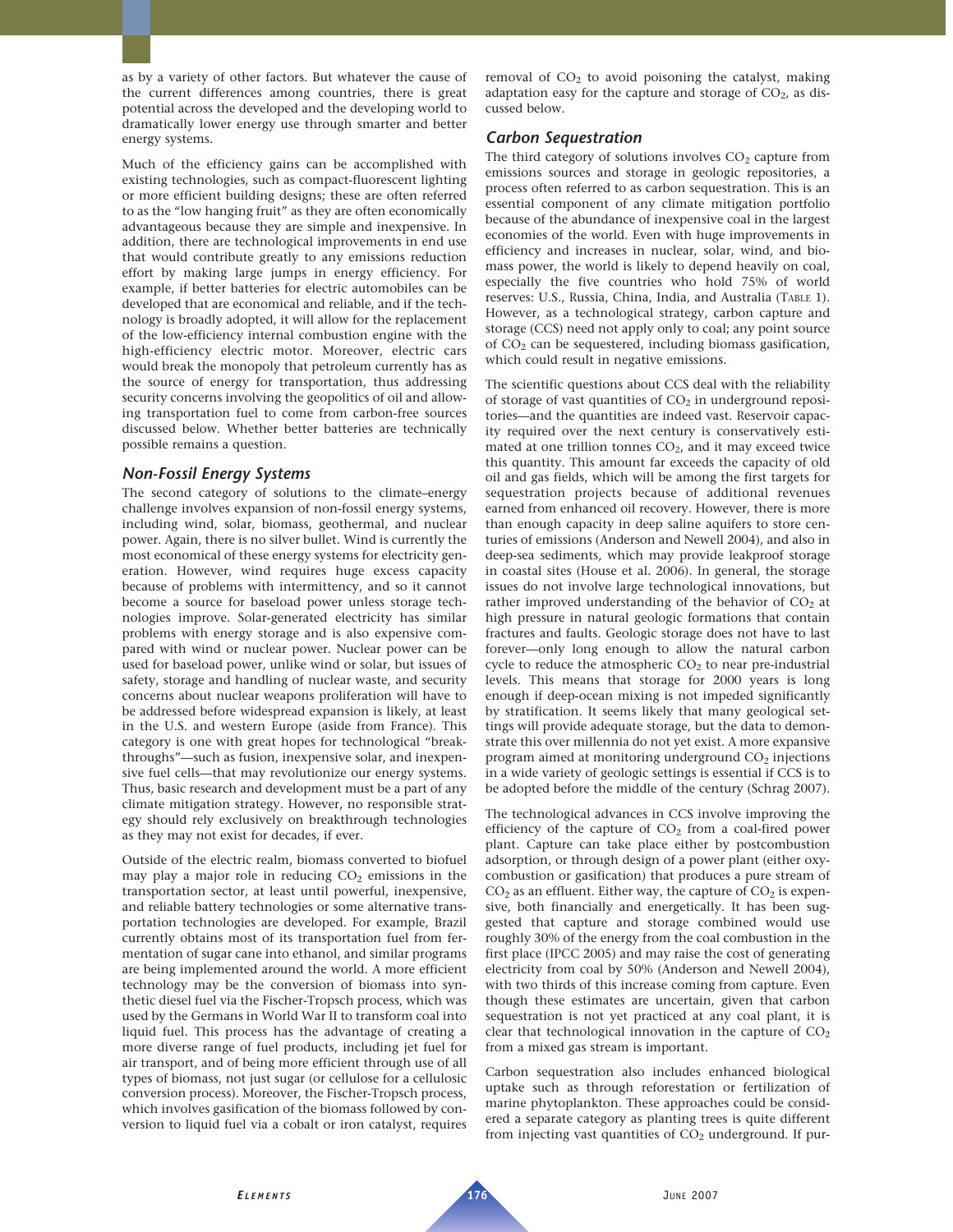**TABLE 1**

CARBON CONTENT IN GIGATONNES (Gt) OF FOSSIL FUEL PROVEN RESERVES AND ANNUAL PRODUCTION (2005)

|                    | <b>COAL</b>     |            | <b>PETROLEUM</b> |            | <b>NATURAL GAS</b> |                   |
|--------------------|-----------------|------------|------------------|------------|--------------------|-------------------|
|                    | <b>RESERVES</b> | PRODUCTION | <b>RESERVES</b>  | PRODUCTION | <b>RESERVES</b>    | <b>PRODUCTION</b> |
| U.S.               | 184.0           | 0.64       | 3.6              | 0.30       | 3.0                | 0.29              |
| Russia             | 117.1           | 0.15       | 9.0              | 0.42       | 26.2               | 0.33              |
| China              | 85.4            | 1.24       | 1.9              | 0.16       | 1.3                | 0.03              |
| India              | 69.0            | 0.22       | 0.7              | 0.03       | 0.6                | 0.02              |
| Australia          | 58.6            | 0.23       | 0.5              | 0.02       | 1.4                | 0.02              |
| <b>Middle East</b> | 0.3             | 0.00       | 90.2             | 1.11       | 39.4               | 0.16              |
| <b>Total World</b> | 678.2           | 3.23       | 145.8            | 3.59       | 98.4               | 1.51              |

Carbon content was calculated assuming 25.4 tonnes carbon per terajoule (TJ) coal; 19.9 tonnes carbon per TJ petroleum; 14.4 tonnes carbon per TJ natural gas  $(CO<sub>2</sub>$  content 3.6 times as much). Differences between anthracite, bituminous, lignite, and sub-bituminous coal were not included. (DATA FROM BP 2006)

sued aggressively, such strategies might offset  $CO<sub>2</sub>$  emissions by as much as 7 Gt per year by the end of the century, out of total emissions of more than 80 Gt per year as forecasted in most business-as-usual scenarios. These approaches might be an important piece of a solution, but they will not replace the need for improved energy efficiency, non-fossil energy sources, and carbon sequestration.

#### **WILL IT BE ENOUGH?**

The nature of the climate experiment means that no one truly knows what a safe level of  $CO<sub>2</sub>$  really is, apart from the impossible goal of the pre-industrial level of 280 ppm. It is possible that nations will implement many of the approaches outlined above over the next few decades, which would stabilize atmospheric  $CO<sub>2</sub>$  below 600 ppm; it is difficult to imagine that a much lower stabilization level will be realized given the current state of the world energy systems. It is possible that this effort will be enough, that the world will warm another 2 or 3°C, that ice sheets will slowly melt, and that most of the severe consequences will be gradual, allowing adaptation by humans and natural ecosystems. On the other hand, it is also possible that even with concerted effort and cooperation among the large nations of the world, the climate system will respond too quickly for humans to adapt, that the Greenland and West Antarctic ice sheets will decay more quickly than expected, and that the impacts of a warmer world on humans and on natural ecosystems will be worse than we now predict.

#### It is very difficult to know which scenario is correct. Because of the potential for catastrophe, it seems prudent to ask what societies might do if the rate of climate change were to accelerate over the next few decades and if the consequences were to be much worse than anticipated. One approach that has long been discussed is the engineering of our climate system by adjusting the incoming solar radiation by means of reflectors in space or in the upper atmosphere (Keith 2000); indeed, there may be some ways to accomplish a reduction in solar radiation at very low cost relative to other strategies of mitigation (Schelling 1996). Recently, such ideas have gained more prominence (Crutzen 2006), not as a substitute for serious emissions reductions, but in the sober realization that efforts to reduce emissions may not be sufficient to avoid dangerous consequences. The power to engineer the climate comes with an awesome responsibility. How could we engineer such a system to be failsafe? Which countries would control this effort? Who would decide how much to use, or when? And what would happen if something went wrong, if we discovered some unforeseen consequences that required shutting the effort down once human societies and natural ecosystems depended on it?

These scientific, political, and ethical questions will be debated over the next few years and decades. However, it is likely that they will not be hypothetical for long; even with the most urgent efforts over the next decade to take action and begin mitigation efforts with vigor, we must accept that we are heading into a climate state that no human has ever seen. Surprises are inevitable; how we deal with them may be our greatest challenge.

#### **REFERENCES**

- Anderson S, Newell R (2004) Prospects for carbon capture and storage technologies. Annual Review of Environment and Resources 29: 109-142
- Berner RA, Lasaga AC, Garrels RM (1983) The carbonate-silicate geochemical cycle and its effect on atmospheric carbon dioxide over the last 100 million years. American Journal of Science 283: 641-683
- BP (2006) Statistical Review of World Energy. www.bp.com/productlanding.do?categoryId=6842
- Crowley T (2000) Causes of climate change over the past 1000 years. Science 289: 270-277
- Crutzen PJ (2006) Albedo enhancement by stratospheric sulfur injections: A contribution to resolve a policy dilemma? Climatic Change 77: 211-219
- Higgins JA, Schrag DP (2006) Beyond methane: Towards a theory for Paleocene –Eocene Thermal Maximum. Earth and Planetary Science Letters 245: 523-537
- House KZ, Schrag DP, Harvey CF, Lackner KS (2006) Permanent carbon dioxide storage in deep-sea sediments. Proceedings of the National Academy of Sciences 103: 12291-12295
- Imbrie J (1982) Astronomical theory of the Pleistocene ice ages: A brief historical review. Icarus 50: 408-422
- IPCC (Intergovernmental Panel on Climate Change) (2005) IPCC Special Report on Carbon Dioxide Capture and Storage, available at www.ipcc.ch/activity/srccs/ index.htm
- Keeling CD, Piper SC, Bacastow RB, Wahlen M, Whorf TP, Heimann M, Meijer HA (2001) Exchanges of atmospheric CO2 and  ${}^{13}CO_2$  with the terrestrial biosphere and oceans from 1978 to 2000. I. Global aspects. SIO Reference Series, No. 01-06, Scripps of Oceanography, San Diego, 88 pages.
- Keeling RF, Garcia HE (2002) The change in ocean O<sub>2</sub> inventory associated with recent global warming. Proceedings of the National Academy of Sciences: 99: 7848-7853